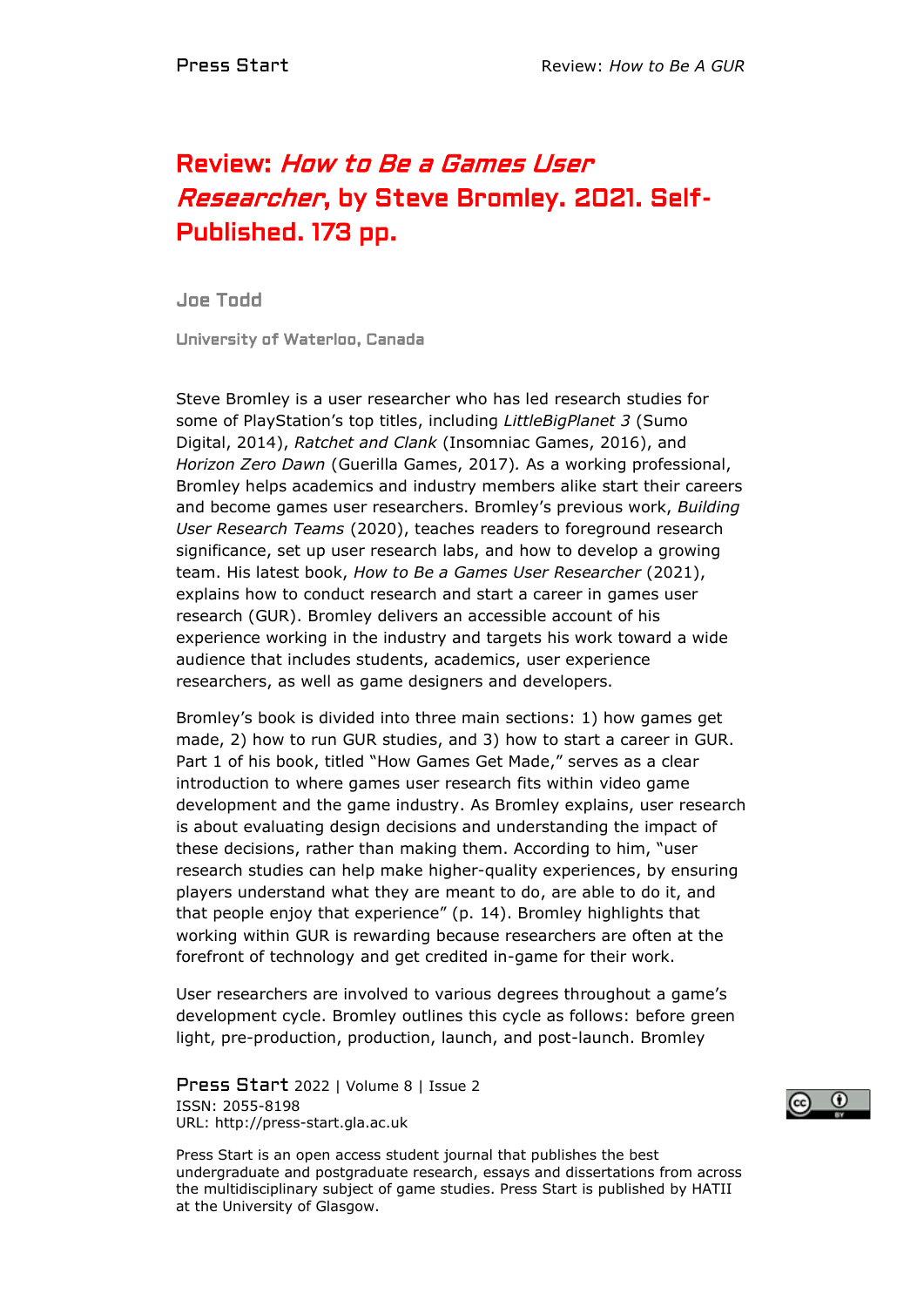writes that the game concept and ideas are defined before the green light. During this phase, researchers can test a vertical slice, a highfidelity representation of how the game feels to play, to help understand the developer's ideas. Bromley states that these are used to demonstrate the core gameplay and to attempt to predict how long production will take. Bromley continues by suggesting that during preproduction, studies can ensure that features are understood and are experienced as intended before entering production. During the production phase, Bromley explains that user researchers will focus on the difficulty and balancing of the game through playtests, observations, and surveys. Finally, in discussing the launch and post-launch stages, Bromley introduces the concept of games as a service (GaaS). GaaS is understood as continual content updates that occur months or even years after launch. These updates, according to the author, create an opportunity for the research process identified below to continue to improve the quality of the game and the experience.

To improve the user experience, Bromley argues that user researchers must establish strong relationships with game designers (including level, narrative, and sound designers), various artists, producers, programmers, quality assurance testers, tool makers, and more. By meeting with colleagues within the studios, researchers can understand what others are working on and what study will be the most useful at a certain time. He emphasizes the importance of keeping the research team in the loop so they can prioritize the most relevant and impactful studies.

Toward the end of the chapter, Bromley highlights that because of expensive marketing campaigns, studios often subject their workers to crunch in order to release a game on time as a result of poor planning. Bromley states that crunch leads to more mistakes, more work, and more features being dropped. He later writes: "when you are young and childless, getting home at 2 a.m., or sleeping in the office can be fine. This becomes impossible if you have care responsibilities and can have serious impacts on people's personal lives" (p. 154). The author acknowledges that crunch is still common in many large studios due to their expensive marketing budgets and prepares his readers to expect it if employed in the games industry.

The largest section of the book, Part 2, is titled: "How to Run Games User Research Studies." The discussion of various methods within this chapter is particularly useful to any researcher looking to expand their toolkit and versatility. Bromley clearly maps the research process, from defining research objectives and designing the study, to analysing and presenting the data. While the methods discussed are simplified, Bromley introduces the research process while referring his readers with more experience to the book *Games User Research* (Drachen et al., 2018) for a more in-depth look at all the methods mentioned.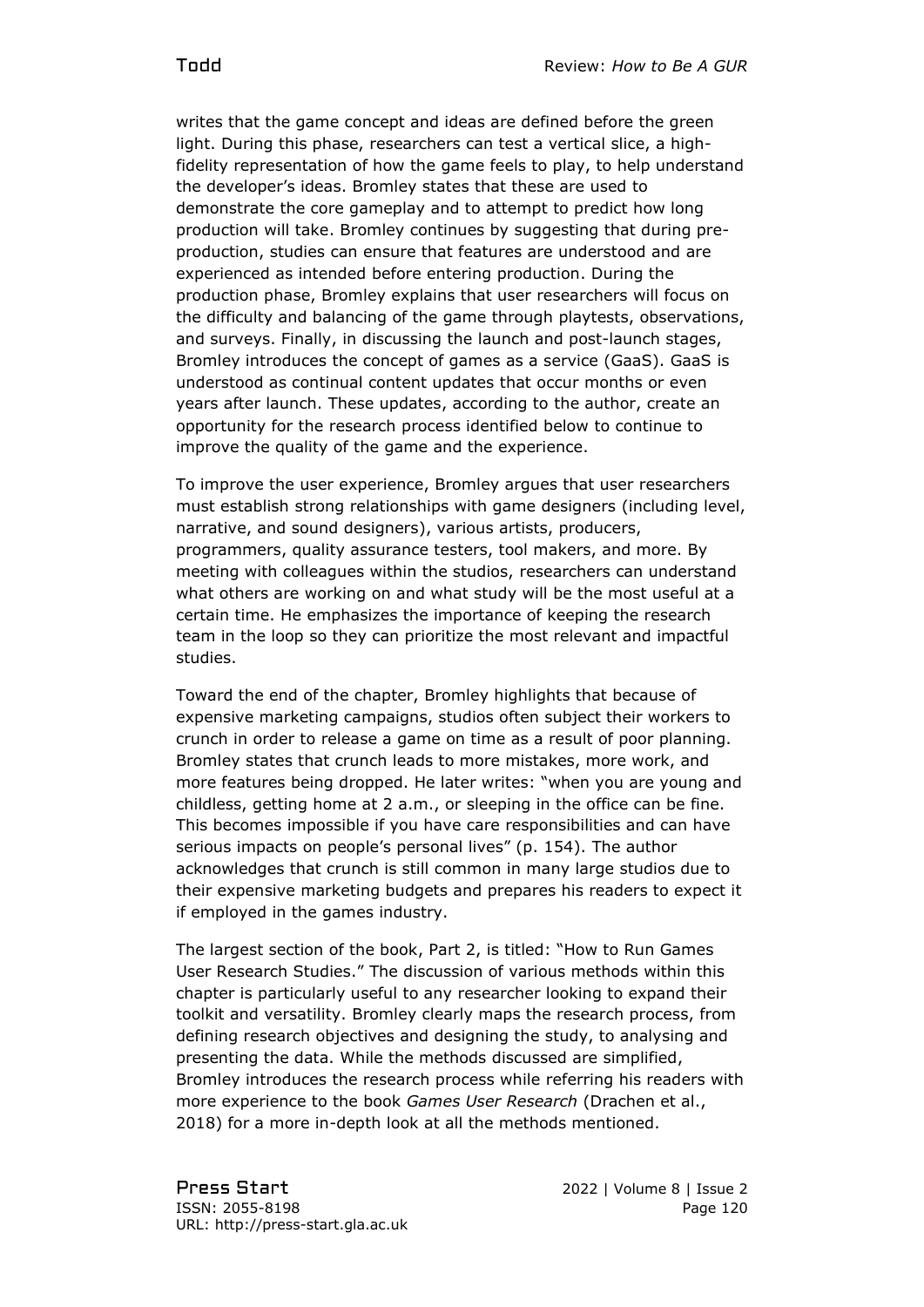As Bromley explains, the research process begins by defining the research objectives before deciding on the methods. This should be done collaboratively with other team members so they can make changes based on the findings once complete. Bromley identifies two types of methods: behavioural and experiential. Behavioural methods explore what players are doing in-game and whether they can perform and understand tasks. These methods use observation, accessibility testing, and analytics. Experiential methods, on the other hand, find what players may think about the game via interviews and surveys. If studies are done without users, researchers can use expert/usability reviews or post-mortems (i.e., post-game feedback from fans, critics, and commentators). Bromley concludes by explaining how to analyse the data from the findings of the session and present it in a way that is meaningful and actionable to the game developers.

Part 3, "Starting a Career in Games User Research," opens with a discussion on the struggles to get started working within GUR. According to Bromley, many game studios do not employ user researchers because they are still not recognized as "an essential part of the software development process" (p. 124). Bromley writes that when studios outsource at concluding stages, they typically look for one senior-level executive, making it harder for junior researchers to get involved. Larger studios like Ubisoft, Electronic Arts, and Microsoft often advertise junior roles. Unfortunately, because most GUR jobs are found in parts of Canada, the east and west coasts of the United States, France and the south of England, Bromley mentions that moving may be necessary.

Bromley further highlights multiple ways young researchers can get involved in GUR. He discusses master's and PhD programs in various disciplines such as human-computer interaction, media studies, and psychology. These programs generally involve researchers running studies with real participants and analysing findings. Often, research in these programs can expand to external industry partners, showing the potential to work outside of academia. However, Bromley states that academics will find that GUR requires projects to be completed by tight deadlines, and have their language and findings be accessible and direct. Other routes to a career in GUR, according to Bromley, include pursuing a different user research job in another industry, a different job in games such as quality assurance, or personal projects to enhance one's CV.

The book concludes with a discussion of the downsides of working within the game industry. While Bromley states that working in the industry can be rewarding, he highlights certain issues to avoid disillusionment and disappointment. These include salary considerations, lack of positions and their location, crunch, and the toxicity and sexism of gamers and various fanbases. The author acknowledges that this behaviour "can be very difficult for women working in the industry who

Press Start 2022 | Volume 8 | Issue 2 ISSN: 2055-8198 Page 121 URL: http://press-start.gla.ac.uk